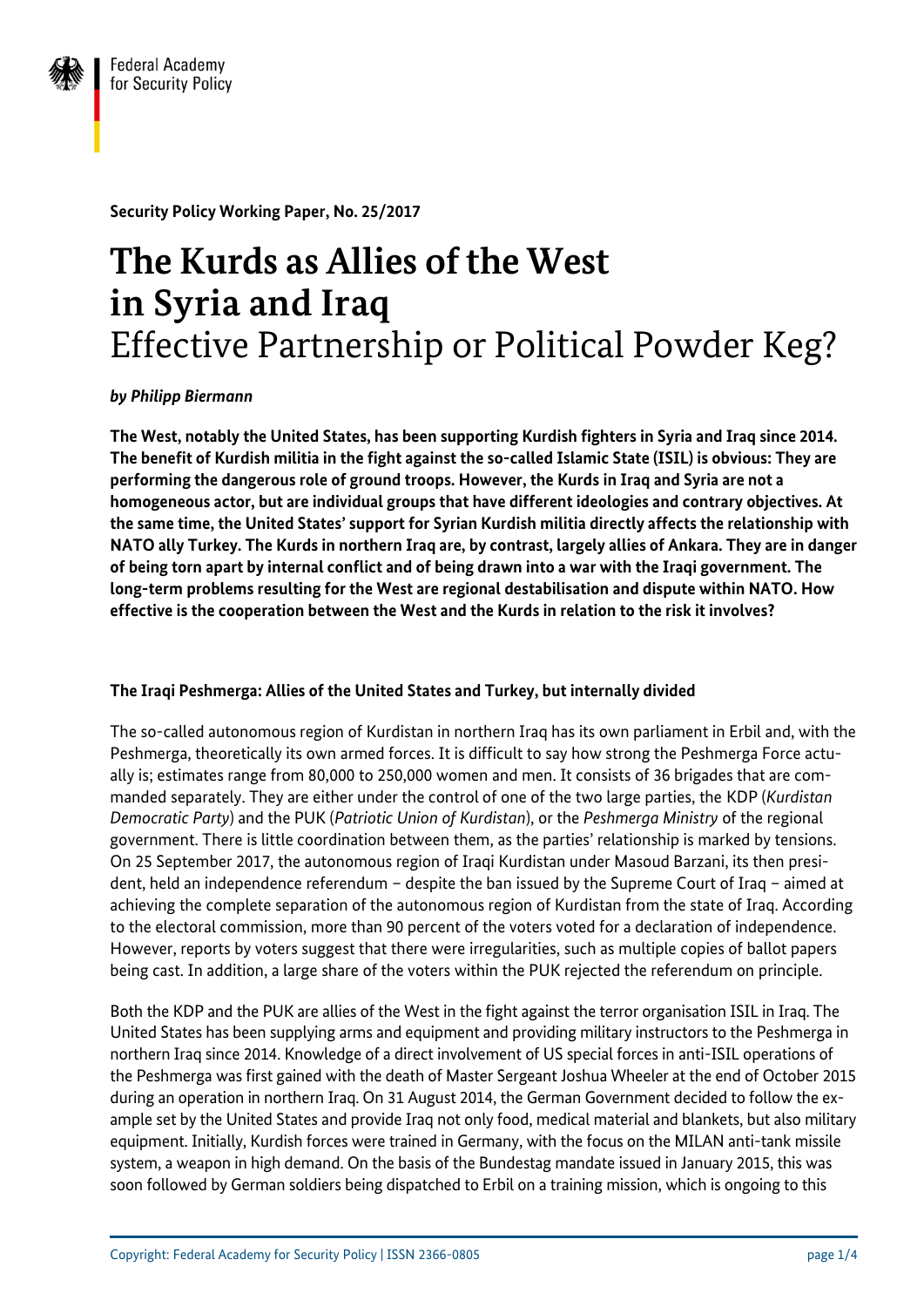day. The current mandate, issued on 12 December 2017, is valid until 30 April 2018 and still includes a personnel ceiling of 150 troops. This German military support is meant to solely boost the fight against ISIL and not least the protection provided for the Yazidi minority. However, politicians critical of the support feel that their fears have been confirmed: Kurdish media have already published videos showing combat between Peshmerga units and Yazidi fighters in Khanasor in which Peshmerga seemed to be using German weapons. Furthermore, research conducted by the German public TV station ARD confirms that there have been at least individual cases of weapons supplied by the Bundeswehr being offered on the Iraqi black market.

Tension is also looming within the autonomous region of Kurdistan in northern Iraq. In 2013 for example, President Barzani, who has since stepped down, and the KDP made the regional parliament extend Barzani's time in office for another two years despite this being against the Kurdish regional constitution. The second initiative to extend his presidency led to a scandal in 2015. The opposition *Gorran party* predominantly voted against an extension of the president's time in office. Barzani reacted by removing political opponents from their government posts and other public offices. It is not clear whether Barzani's resignation on 1 November 2017 defused the situation. A regional parliament study on the situation regarding the Peshmerga also indicates division. In it, there is talk of around 70,000 Peshmerga, who are to a greater or lesser extent under the control of Masoud Barzani, the KDP or the PUK. The parties are constantly vying with each other for supremacy in the Kirkuk area, and this rivalry can only have negative consequences for the coordination of the forces.

The latest tensions between the Iraqi central government and the autonomous region of Kurdistan pose a new dilemma for the West. The Iraqi army is also receiving support from the West, in the form of knowhow and arms supplies. The KDP and the Iraqi government disagree on the claim laid by the Kurds to the territories conquered in the fight against ISIL. The conquest of Kirkuk by the Iraqi army in mid-October 2017, a city previously controlled by the Peshmerga, seems to have raised tensions between the Iraqi government and the Kurds to a new high. However, another division is opening up among the Kurds here, too: While the Peshmerga in support of the PUK are withdrawing without a fight, the KDP is trying to mobilise its fighters to halt the Iraqi troops marching in. This is inevitably giving rise to the fear that German arms could now also be used against the Iraqi army. As a reaction to these new developments, the Bundeswehr suspended its Peshmerga training mission in northern Iraq in mid-October. The German contingent recommenced training only a week later, however, after the situation in the region had temporarily stabilised.

## **The Syrian YPG/YPJ: Allies of the United States, Adversaries of Turkey**

The United States' alliance with the Syrian Kurdish YPG militia and its female YPJ units also poses severe problems – above all because experts consider these 50,000 or so fighters an offshoot of the PKK. The PKK is listed as a terror organisation not only by the Turkish government, but also by the United States and the entire EU. The fact that the PKK has again been active in south-eastern Turkey since the summer of 2015 and is regularly skirmishing with the Turkish military and security forces is rendering the situation even more explosive. The Turkish government fears that if the YPG/YPJ gain power, this will result in a further strengthening of the PKK cells in its country. The PKK hopes to realise its vision of a Kurdish order in Syria in the wake of the "Arab Spring" – an objective it has unsuccessfully fought for on Turkish territory for three decades. Ever since its formation, the parent party of the YPG/YPJ, which operates under the logogram PYD, and is a Syrian counterpart to the PKK, has tried to establish a democratic order without full statehood. Such a Kurdish proto-state would pose a direct threat to the security and unity of the Turkish state. In early 2016, an assembly of Kurdish, Turkmen, Assyrian and Arab delegates in fact proclaimed the Democratic Federation of Northern Syria – also known as Rojava – in which the PYD wields power. As early as June 2014, Human Rights Watch noted massive violations of human rights by the PYD. The report lists acts such as unfair court proceedings, disproportionate prison sentences, and the training and employment of child soldiers.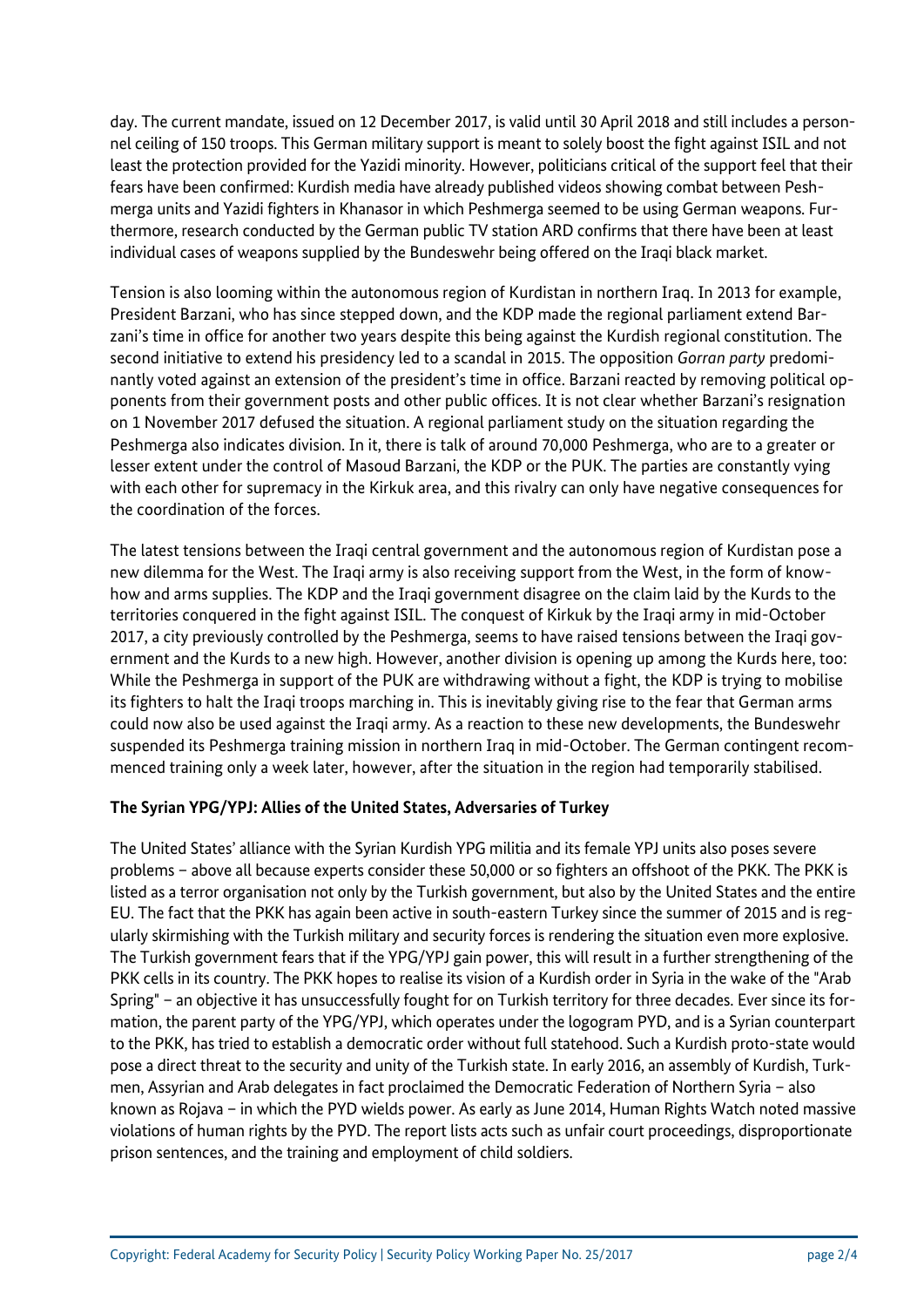Since the Turkish military offensive in August 2016, there has repeatedly been fighting between Turkish forces and the YPG/YPJ. The German Government already rejected demands for the armament of Syrian rebel groups in September 2014. The German Foreign Office justified the decision with the ideological proximity of the Syrian Kurds to the PKK and the attendant risk of weapons being passed on without authorisation. Then Foreign Minister Frank-Walter Steinmeier stressed in this context that up to 100 opposition groups were operating in the Syrian civil war and that the situation was therefore much more complex than in Iraq. In contrast, the United States has supported the opposition groups classified as "moderate" in the fight against ISIL since 2014 by providing them both equipment and boots on the ground. In early May 2017, US President Donald Trump authorised arms supplies to the YPG, for which he reaped harsh criticism from Ankara.

Turkey has regularly been bombing YPG/YPJ targets in Syria and PKK positions in northern Iraq, claiming that it intends to prevent arms supplies getting through to the PKK. The situation is particularly delicate due to the fact that the United States has been increasingly integrating special forces and armoured vehicles into YPG combat units. According to a US Armed Forces' spokesperson, this is to be seen as a deliberate measure to reassure the anti-ISIL coalition members and partner forces, to prevent aggression arising between them and to ensure that they focus on the shared goal. The Turkish government, which warned the United States against taking such measures before it did so, is now threatening to cut its cooperation in the fight against ISIL. Ankara is additionally threatening with consequences if the Trump administration does not immediately refrain from providing military support to the Syrian Kurds. The Pentagon's only comment on this was that it knows Turkey's concerns and wants to avoid additional risks arising for the NATO ally. Furthermore, it points out the Kurdish-led militias were instrumental in conquering the ISIL stronghold of Raqqa in October 2017.

In January 2018, the US announced to implement a 30,000 strong border force, consisting primarily of Kurdish fighters, to which Turkey reacted by engaging a military operation in Afrin, titled "Operation Olive Branch". Afrin is one of three districts founded in 2014 by the PYD and other groups in northern Syria. Ankara claims that the operation aims to prevent further stabilisation of the Kurdish sphere of influence at the Syrian-Kurdish border in order to detain an increasing threat against Turkey. It has been reported that fighters with the insignia of the Free Syrian Army (FSA) are engaging in the Turkish operation. The FSA used to be an opposition group mainly made up of defectors of the Syrian army to overthrow the Assad regime. Today is has become a rather loose collective term which also includes Islamist groups operating under its name. On January 26, the Kurdish administration in northern Syria requested military support from the Syrian government. The Assad regime complied on February 20 and moved Iranian-backed combat units to the areas surrounding Afrin. The current situation is threatening to erupt into open warfare between Turkey and Syria and its supporters, including Iran and Russia. By continuing to support the YPG/YPJ, the US would inevitably side indirectly with the Assad regime and oppose its NATO ally Turkey. It is clear that Ankara will not to be deterred by the US presence in northern Syria, a stance substantiated by Erdogan's statement to attack the city of Manbij, where American troops are stationed, after seizing Afrin.

### **Iraqi Kurds versus Syrian Kurds**

The Iraqi Kurds under the KDP and the Syrian Kurds under the PYD – both of whom are receiving military support from the United States – are not only divided by language, but most of all by ideological barriers. This results in them pursuing contrary objectives and having different concepts of a single Kurdistan. Although the KDP is trying to unite the Kurdish factions and to thus extend its sphere of influence towards Syria, almost all the power on the Syrian side lies with the PKK and its Syrian sister party, the PYD, as it has the majority of seats in the Kurdish National Council. In 2017, members of a Syrian KDP offshoot were arrested and imprisoned in Syrian Kurdish territory. After initial conflicts, the PUK, the Iraqi Kurdish opposition party, again maintains close connections with the PKK.